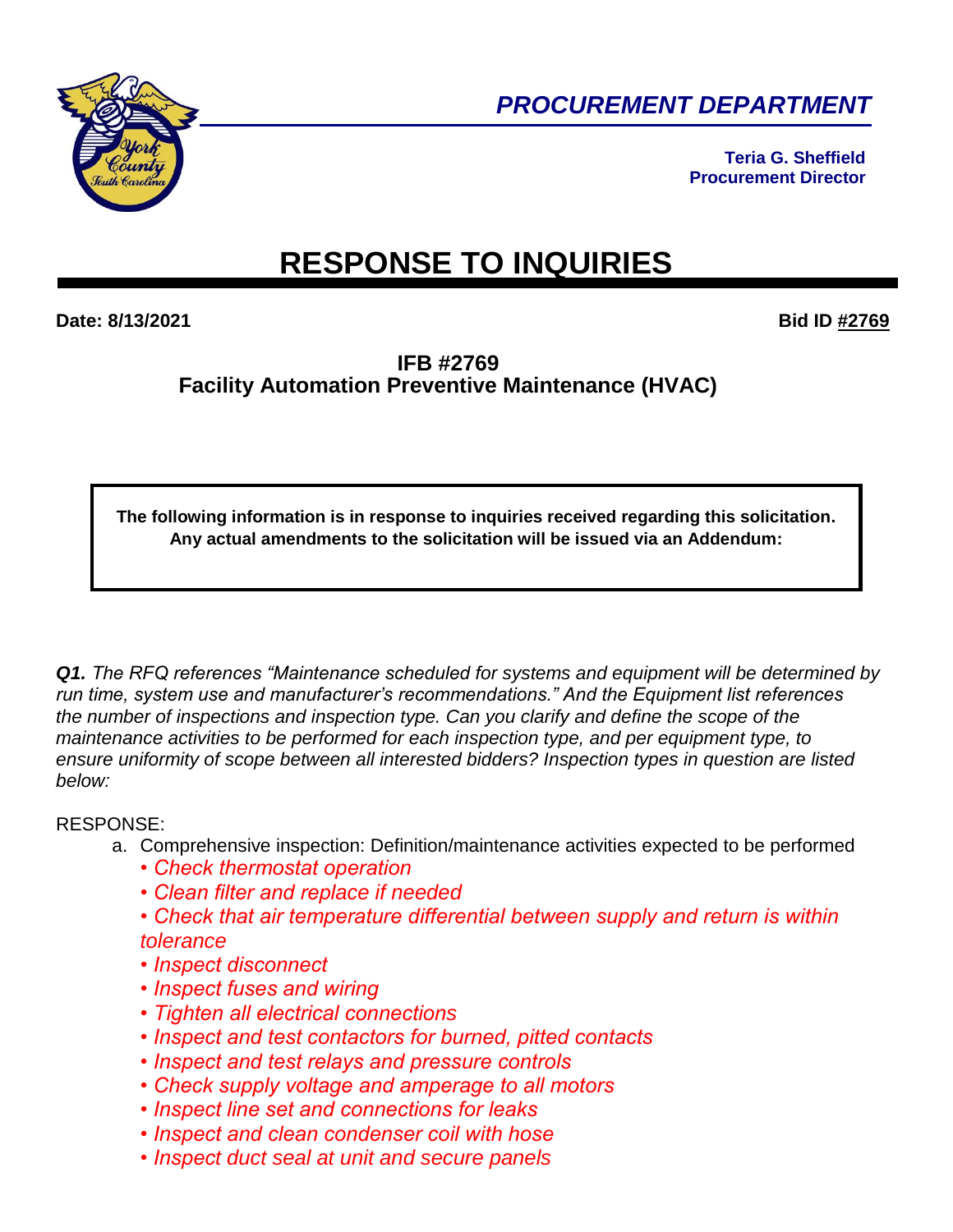- *Inspect ductwork for energy loss*
- *Flush and treat condensate drain with anti-algae tablets*
- *Check that access panel is in place*
- *Drain pan and evaporator coil surface clean*
- *Monitor operating pressure of refrigerant*
- *Test that refrigerant levels are within specs*
- *Inspect safety devices for proper operation*
- *Inspect disconnect box*
- *Inspect and test capacitors*
- *Inspect condenser fan blade*
- *Inspect service valves for proper operation*
- *Monitor compressor for proper amperage draw and wiring connections*
- *Check/Replace belts*
- *Lubricate any moving parts*
- b. Operational inspection: Definition/maintenance activities expected to be performed.
	- *Clean filter and replace if needed*
	- *Drain pan and evaporator coil surface clean*
	- *Monitor operating pressure of refrigerant*
	- *Test that refrigerant levels are within specs*
	- *Inspect safety devices for proper operation*
	- *Inspect disconnect box*
	- *Inspect and test capacitors*
	- *Inspect condenser fan blade*
	- *Inspect service valves for proper operation*
	- *Check/Replace belts*
	- *Lubricate any moving parts*
- c. Unit Cleaning: Definition/Maintenance activities expected to be performed.
	- *Clean filter and replace if needed*
	- *Drain pan and evaporator coil surface clean*
	- *Clean coils and condensers*
	- *Clear clogs and clean drain lines to ensure proper flow*
	- *Remove any standing water from drain pans to avoid overflows*
	- *Clean all cages and cabinets to clear dust and debris*
- d. Filter Change: MERV rating specification. *MERV Rating of 8 or higher*

*Q2. Per the coverage definitions, response time is indicated as follows: basic within 3 days, Premium within 1 day including weekends and holidays, and Premium 24/7 with 4 hours 24/7/365. Can York Co. provide clarification on what items constitute service escalation for emergency and afterhours service and/or provide a call priority assignment levels with definitions based on impact to your operations.*

*a. What issues require immediate response?* 

RESPONSE: Unit not operating, heating or cooling.

*b. What emergencies constitute after hours/weekend response?* 

RESPONSE: Unit not operating, heating or cooling